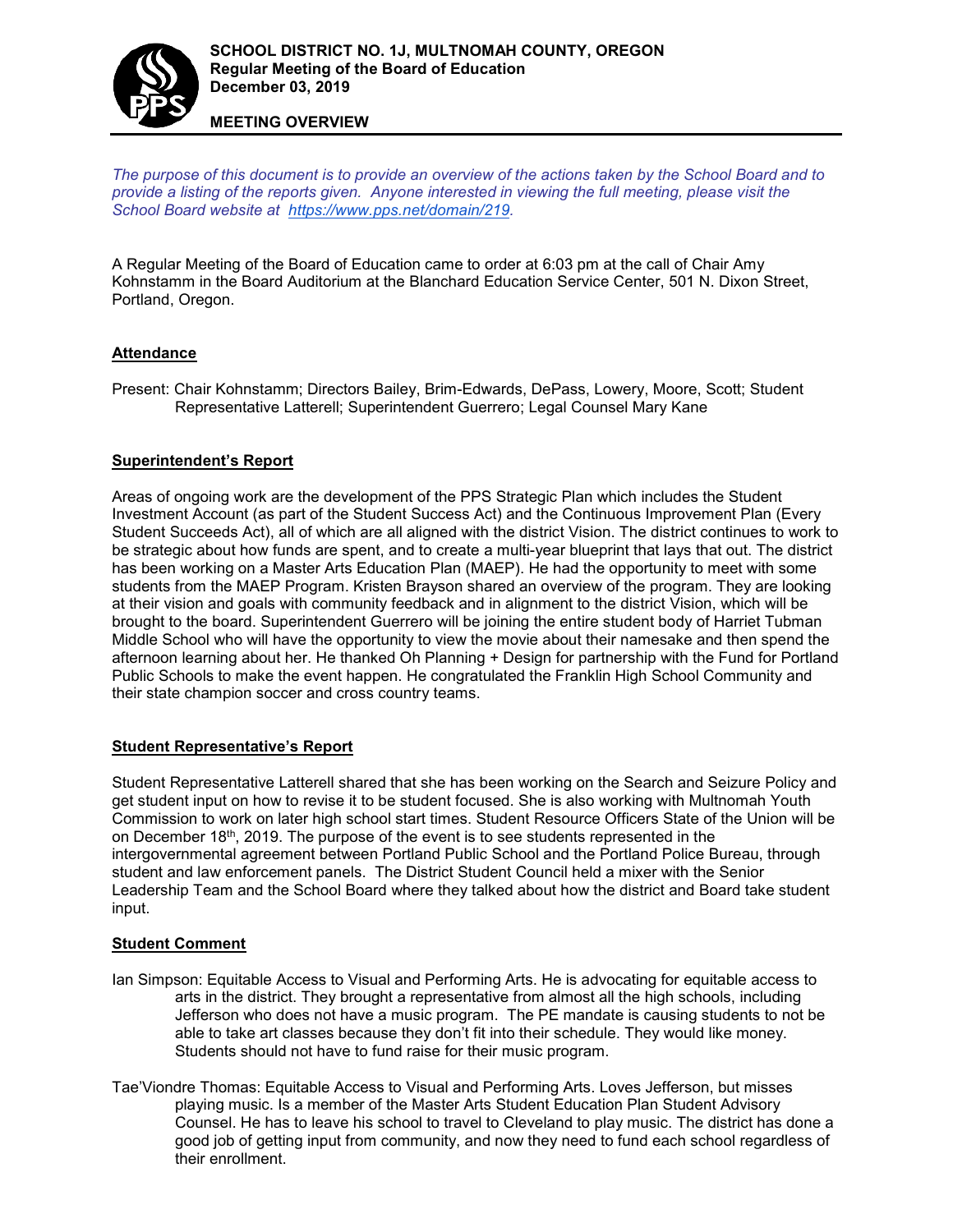- Bella Bravo: Equitable Access to Visual and Performing Arts. Previously shared that the PE mandates hit the band program because students have to choose between band and a world language. Portland Public Schools still needs to redesign the middle school schedules to create space for music and arts programming. Some schools have gone to a 7 period day, where they have equitable access to programs. She advocates that all schools have the opportunity for access to Career and Technical Education (CTE), language and Arts Programming.
- Aanii Tate: Grant Mural. Co-President of the Indigenous Student Union. Wants to address the murals at Grant. They represent an outdated logic of native appropriation and erasure. They socially and psychologically oppress not only the indigenous students at Grant, but the entire student body. The Grant alumni believe it accurately represents student educational ideals, but are a white washing of the painful history that the country was built on. Just because the Native population is less than 1% but that doesn't mean they should be overlooked. Keeping the murals up is actively supporting the ideas and depictions that they highlight. Proposes a community art project to create a mural that accurately reflects the student population.
- Jackson Wolfe: Grant Mural. Co-President of the Indigenous Student Union. The murals at Grant High School represent white supremacy, with people of color walking up the stairs towards pilgrims waving. Depicts non-violent interactions between colonizers and tribal people, which is an inaccurate description. 105 of 129 students surveyed stated they are not emotionally connected to the murals. In a letter from Angie Morrel, the Director of Indian Education Programs, she states that "Native students in Portland Public Schools are struggling. They rarely see themselves represented in their schools in the support staff, teachers and administrators, which means that murals and other stereotypical representations may be the only reflection of Native people our students see." It is not insignificant when schools display racist, stereotypical representations of Native Americana and teach Native Americans as only having a place in the history lessons. They support native erasure, manifest destiny and extinction of indigenous peoples. We are still here. Portland Public Schools has a responsibility to teach the truth. Asking to help Native Portland Public Schools students succeed.

An analysis of the murals and their alignment with the racial equity policy was requested.

## **Public Comment**

- Jose Barrios: Mt. Scott Learning Center. Part of the Board of Directors for Mt. Scott Learning Center. He connects with the students at Community Based Organizations. He struggled in school and thought he wasn't smart because he got bad grades. He went to night school and community college. The opportunities gave him skills to become an entrepreneur. It takes creativity to run a school like Mt. Scott. It also takes students who want to be there. It is important that they have a choice to go there. The teachers are remarkable.
- Rosemary Colliver: Mt. Scott Learning Center. Got involved with Mt. Scott in 2007. They do more for Portland Public Schools students with less. She shared her sister's story and wonders if her sister would have had a different life if she'd have had a Mt. Scott. PPS talks about equity, but Mt. Scott lives equity. The Community Based Organizations and their PPS students have to struggle to make things work with less funding. It's time for PPS to put their money where their mouth is. Under funding sends the message that those students are worth less. The Community Based Organizations are preparing a proposal that will be presented to the board in the next few weeks.
- Bonnie Gregory: Social and Emotional abuse in Portland Public Schools. Sharing about Alex Cook murals called "You are loved". The murals started in a school in New Orleans, and then were installed in some schools in California. The large encouraging statements are a verbal hug and make kids feel safe. There is a "You are loved" mural in Portland and she would love to see them in Portland Public Schools.
- Donna Cohen: Roosevelt STEM Program. She was a STEM teacher. Lack of space in Roosevelt. There is already not enough space at the school, without the space that the district wants to take away for STEM Engineering. The program requires colocation of technologies. She gave the board a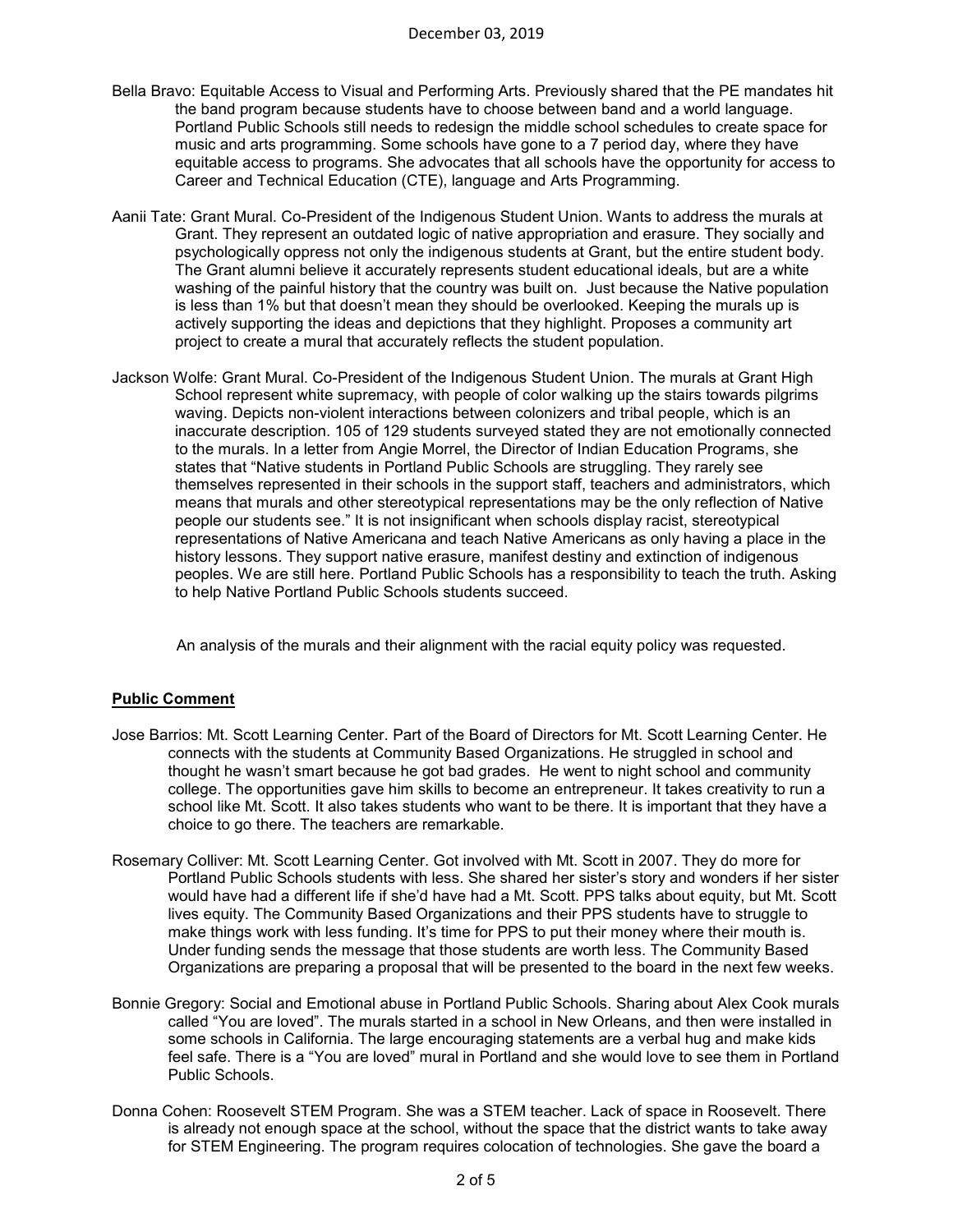drawing of the kind of space that the program needs. The activities can't happen in different parts of the building. What is available in the space is less than half than what the district educational specifications state they should be.

- Greg Meyers: SEIU Contract. Has been a PPS Head custodian for 13 year and would like to speak on behalf of all of the district custodians, especially those who are working right now. 13 years ago, the custodians were told that they made too much and they would not receive a raise for 3 years. In 13 years, he has only received five raises. The largest raise they've received is 3%. That is not a raise, it's a cost of living adjustment. Portland Public Schools custodians are no longer over paid. The starting wage at other districts is now higher than what some custodians are making after working for the district for many years. They hire new people, train them, and they move to another district. The staff who do stay is because they care. It's time that they are showed some respect and with the negotiation of a fair contract.
- Chris Walters: Nutritional Staff Wages and Benefits. In 2008 a starting assistant working a standard of five hours a day was making \$2.16 above the Oregon minimum wage, and \$1239 above the fair market rent per year. In 2018, a nutritional assistant only makes .45 cents over minimum wage, and \$2379 below the fair market annual rent costs. Being rent burdened is defined as paying above 30% of an income in rent, and nutrition services employees aren't even paid 100%. This doesn't include food, transportation, or anything else. They are in a continuous state of crisis because they can't keep employees. The high turnover costs the district a lot of money. It's not just bad business, it's immoral. Employees who serve students with a smile deserve to be paid.

#### **Consent Agenda**

There was no Public Comment regarding the Consent Agenda. Director Brim-Edwards question how long the settlement in Resolution 6005 covered, and it was responded that it is until the end of the 2019/2020 school year.

#### **Appeal to the Board - Complaint 2019-03**

The resolution regarding complaint number 2019-03 was tabled prior to the start of the meeting.

### **Update on District Support for Schools Identified for Improvement Under Every Student Succeeds Act**

Dr. Cueller, Leslie O'Dell, and Scott Whitbeck presented a high level overview on the District's Continuous Improvement Plan (CIP). It was noted there have been system shifts in the creation of plans and support for identified schools, including the plans being created at a district level and shifts in the central office to better support schools. Each school creates a Continuous Improvement Plan that is aligned to their school's needs, and that process includes determining what is working, establishing a process, leveraging effective practices, and monitoring data in order to make timely adjustments to improve outcomes. Cross-department alignment and support is being created and district office staff are pushing into school and discussing what they are seeing. The district is focused on three core initiatives: Multi-Tiered Systems of Support (MTSS), Guaranteed and Viable Curriculum (GVC) and Leadership Development. The conditions that they are working to create are cross-department alignment for support, leadership development, organizational structure, and resource differentiation. The continuous improvement plans have three goals (reading/language arts, mathematics, and culture and climate), with high schools having an additional focus of closing the gaps in graduation. There is a focus on identifying highly effective teachers, who can be trained to become highly effective administrators. Superintendent Guerrero added that the district is working to identify what each school's needs are and to provide what they need for improvement.

#### **Adoption of Superintendent's Evaluation Goals and Rubric Resolution 6007**

The Superintendent's performance goals were discussed. It was noted that the Superintendent's goals were delayed so that the board could adopt their goals. There was discussion on whether the goals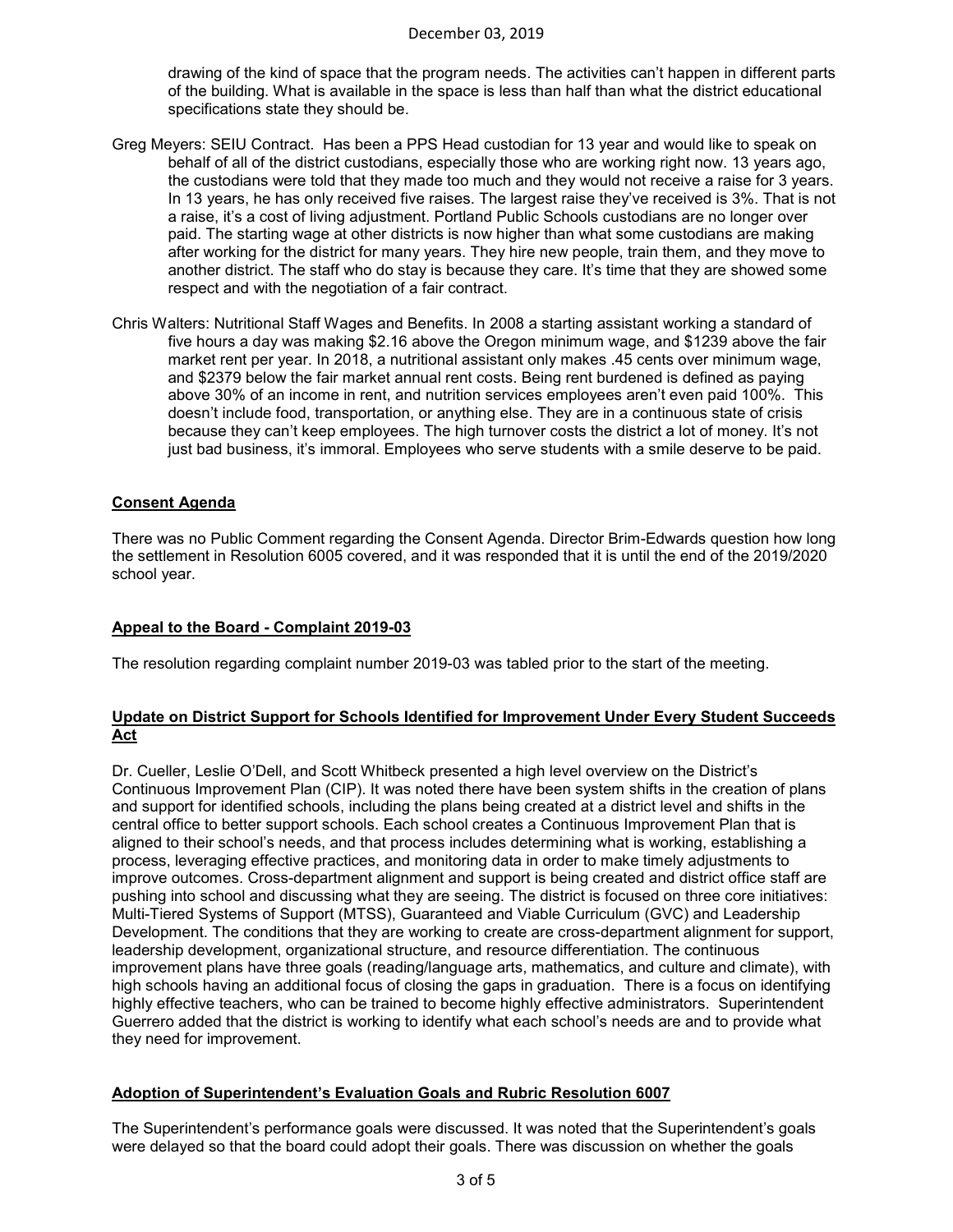should be very specific or broad, and whether or not the goals should be focused solely on outcomes. It was noted that the Oregon School Board Association (OSBA) Leadership Standards that were included are not new. Dr. Brown explained that currently there is no standard way to measure post-secondary readiness board goal at the district level nor nationally, and gave an overview of how the district is looking at evaluating the goal. It was requested that the performance goals be revised to strengthen the equity language, add alignment to the district goals, and add a mechanism for stakeholder feedback (such as district leadership, not the board). It was decided to table the vote to the next meeting.

### **Impact on Harriet Tubman Middle School by Proposed I-5 Expansion**

Direct Kohnstamm shared that the board passed a resolution in March 2019 urging the Oregon Department of Transportation to do an environmental impact study on the potential impact of Portland Public Schools students by the proposed I-5 expansion, and that the Oregon Transportation Commission has since indicated that they plan to move forward with the plan, without addressing the impact on students and community. The resolution states opposition to moving forward without a full Environmental Impact Statement. It does not suggest responsibility for the study by Portland Public Schools.

### **Community Budget Review Committee Charter**

There were two motions for revisions to the Charter, which were passed by a voice vote. The motions added language allowing for one or two student members to be appointed to the committee, and adding language which requires members to regularly attend meetings.

## **Policy Committee Report**

The Policy Committee is working to incorporate and revise language in the Search and Seizure Policy based on the student feedback. The Student Conduct Policy is nearly completed after a second round of student and parent feedback. The committee applied the Racial Equity Lens to the policy. The next focus is to work on three policies related to enrollment, and to look at whether or not they promote racial equity principals. The completion of the enrollment policies will provide a framework for the feeder pattern of Kellogg School. The next Policy Committee Meeting will be held on December 16, 2019.

#### **Charter Schools and Alternative Programs Committee Report**

The Charter Schools and Alternative Program Committee met for the first time. They will be looking at Charter Schools as well as Community Based Organizations (SBO), such as Mt. Scott Learning Center. They will be looking at the Charter School Plan as well as the Student Investment Act and how they include the Equity lens for Charter Schools and Community Based Organizations. The next meeting of the Charter Schools and Alternative Programs Committee will be held on January 13, 2020.

## **School Improvement Committee Report**

The committee received an update on the Bond Audit. The committee has asked the board leadership to determine whether the discussion of Teen Parent and Health Centers should go to the full board or stay in the committee. The next School Improvement Bond Committee meeting will be Wednesday, December 04, 2019.

#### **Talented and Gifted (TAG) Advisory Committee Report**

Director Bailey attended the Talented and Gifted Advisory Committee Meeting. He shared that there will now be Talented and Gifted (TAG) assessments twice a year. They will be adding Measure of Academic Progress (MAP) and Smarter Balanced Assessment Consortium (SBAC) tests as identifiers to determine eligibility. There will be added professional development for TAG coordinators, which will specifically focus on how to identify historically under identified populations. He noted it would be good for the committee leaders to come in front of the board to share ways that the TAG program can be improved.